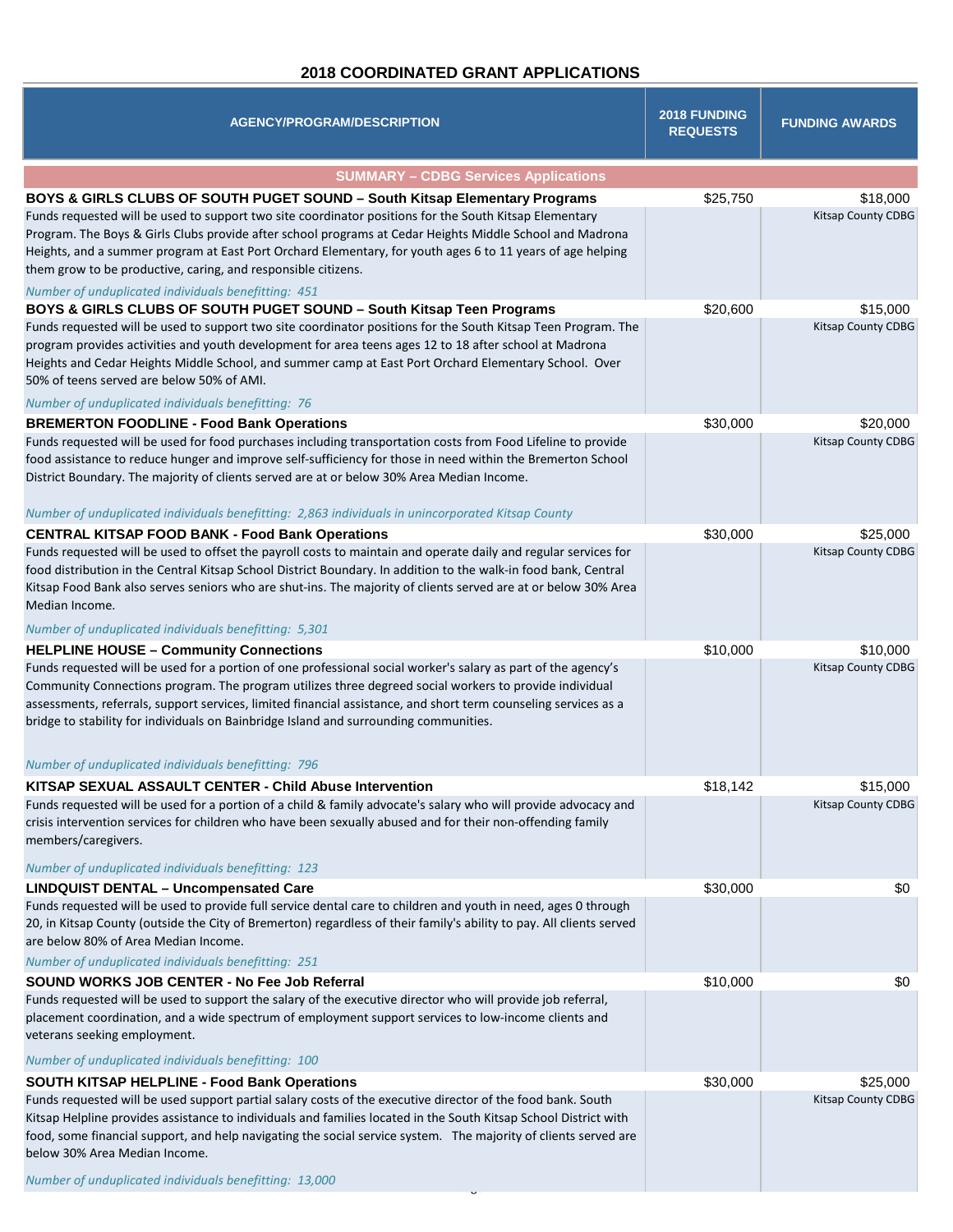| \$0<br><b>WEST SOUND TREATMENT CENTER - Compass Vocational Services</b><br>\$30,000<br>Funds requested will be used for partial salaries and benefits for two full time compass vocational navigators to<br>provide vocational services to clients. The program provides individualized vocational assessment, 1:1<br>counseling, and skill building workshops throughout Kitsap County. West Sound Treatment Center also<br>provides training and consultation to partner agencies.<br>Number of unduplicated individuals benefitting: 400<br>\$25,000<br><b>YMCA - Child Care Scholarships</b><br>\$17,905<br>Funds requested will be used to provide scholarships to low-income children, ages 5 - 12, to participate in the<br><b>Kitsap County CDBG</b><br>YMCA before and after school child care program at elementary schools in the Central and South Kitsap School<br>Districts.<br>Number of unduplicated individuals benefitting: 65<br><b>SUMMARY - Homeless Services and Public Facility Applications</b><br>\$37,019<br>\$30,000<br><b>AGAPE - Sisyphus II Services 2018</b><br>Funds requested will be used to support the salary and benefits of one FTE case manager at Sisyphus II Housing<br><b>Homeless Housing Grant</b><br>Program (HHGP)<br>Program. The program provides permanent supportive housing for literally/chronically homeless, low income,<br>disabled individuals and families while they participate in outpatient chemical dependency treatment.<br>Number of unduplicated individuals benefitting: 110<br>BREMERTON HOUSING AUTHORITY - Rental Assistance for the Hard to House<br>\$58,550<br>\$58,550<br><b>Homeless Housing Grant</b><br>Funds requested will be used for rental assistance and administrative costs to support current and future<br>Program (HHGP)<br>clients who have been released from an institutional setting and are receiving supportive services through<br>Kitsap Mental Health. The program provides permanent supportive housing for clients who have been<br>diagnosed with severe mental health issues causing them to be chronically homeless.<br>Number of unduplicated individuals benefitting: 10<br><b>CATHOLIC COMMUNITY SERVICES - Benedict House</b><br>\$196,000<br>\$95,000<br><b>Homeless Housing Grant</b><br>Funds requested will be used to pay the salaries of the resident coordinators and the integrative case manager<br>Program (HHGP)<br>at Benedict House, a 24-bed fully accessible overnight shelter for men experiencing homelessness. The shelter<br>provides clients opportunity for growth as staff assist them in finding and maintaining permanent housing.<br>Number of unduplicated individuals benefitting: 110<br><b>CATHOLIC HOUSING SERVICES - Max Hale Center Services Salary and Benefits</b><br>\$32,458<br>\$25,000<br>Funds requested will be used to pay a portion of the salary and benefits of the resident services coordinator.<br><b>Homeless Housing Grant</b><br>Program (HHGP)<br>The Max Hale Center, located in downtown Bremerton, provides 53 units of permanent affordable housing to<br>low income and extremely low income individuals and families with supportive services on-site. Thirty-three of<br>the units are for people coming from homelessness.<br>Number of unduplicated individuals benefitting: 62<br><b>EAGLES WINGS CARE COORDINATION - Coordinated Care</b><br>\$205,420<br>\$0<br>Funds requested will pay for the opening of two recovery houses (one men's and one women's) including the<br>rent and/or mortgage plus utilities, administration, employee wages and taxes, transportation, and basic needs<br>of participants. The program provides cased managed recovery housing to men with sex offender crimes and<br>women exiting jail or prison and/or persons experiencing chronic homelessness.<br>Number of unduplicated individuals benefitting: 50<br>\$200,000<br><b>HOUSING KITSAP - Housing Stabilization Program</b><br>\$110,000<br><b>Homeless Housing Grant</b><br>Funds requested will be used for rental assistance, personnel, administrative costs, and case management<br>Program (HHGP)<br>(provided by KCR through that award) for the Housing Stabilization Program. The program provides rental<br>assistance and supportive services to assist income qualified households in securing housing, in existing non-<br>subsidized units owned by Housing Kitsap, that is affordable based on their household income. [The KCR case<br>manager was included in this request, but the recommendated award for the case manager was included in the<br>KCR award.]<br>Number of unduplicated individuals benefitting: 54 | <b>AGENCY/PROGRAM/DESCRIPTION</b>                                   | 2018 FUNDING<br><b>REQUESTS</b> | <b>FUNDING AWARDS</b> |
|----------------------------------------------------------------------------------------------------------------------------------------------------------------------------------------------------------------------------------------------------------------------------------------------------------------------------------------------------------------------------------------------------------------------------------------------------------------------------------------------------------------------------------------------------------------------------------------------------------------------------------------------------------------------------------------------------------------------------------------------------------------------------------------------------------------------------------------------------------------------------------------------------------------------------------------------------------------------------------------------------------------------------------------------------------------------------------------------------------------------------------------------------------------------------------------------------------------------------------------------------------------------------------------------------------------------------------------------------------------------------------------------------------------------------------------------------------------------------------------------------------------------------------------------------------------------------------------------------------------------------------------------------------------------------------------------------------------------------------------------------------------------------------------------------------------------------------------------------------------------------------------------------------------------------------------------------------------------------------------------------------------------------------------------------------------------------------------------------------------------------------------------------------------------------------------------------------------------------------------------------------------------------------------------------------------------------------------------------------------------------------------------------------------------------------------------------------------------------------------------------------------------------------------------------------------------------------------------------------------------------------------------------------------------------------------------------------------------------------------------------------------------------------------------------------------------------------------------------------------------------------------------------------------------------------------------------------------------------------------------------------------------------------------------------------------------------------------------------------------------------------------------------------------------------------------------------------------------------------------------------------------------------------------------------------------------------------------------------------------------------------------------------------------------------------------------------------------------------------------------------------------------------------------------------------------------------------------------------------------------------------------------------------------------------------------------------------------------------------------------------------------------------------------------------------------------------------------------------------------------------------------------------------------------------------------------------------------------------------------------------------------------------------------------------------------------------------------------------------------------------------------------------------------------------------------------------------------------------------------------------------------------------------------------------------------------------------------------------------------------------------------------------------------------------------------------------------------------------------------------------------------------------------------------------------------------------------------------------------------------------------------------------------------------------------------------------------|---------------------------------------------------------------------|---------------------------------|-----------------------|
|                                                                                                                                                                                                                                                                                                                                                                                                                                                                                                                                                                                                                                                                                                                                                                                                                                                                                                                                                                                                                                                                                                                                                                                                                                                                                                                                                                                                                                                                                                                                                                                                                                                                                                                                                                                                                                                                                                                                                                                                                                                                                                                                                                                                                                                                                                                                                                                                                                                                                                                                                                                                                                                                                                                                                                                                                                                                                                                                                                                                                                                                                                                                                                                                                                                                                                                                                                                                                                                                                                                                                                                                                                                                                                                                                                                                                                                                                                                                                                                                                                                                                                                                                                                                                                                                                                                                                                                                                                                                                                                                                                                                                                                                                                          |                                                                     |                                 |                       |
|                                                                                                                                                                                                                                                                                                                                                                                                                                                                                                                                                                                                                                                                                                                                                                                                                                                                                                                                                                                                                                                                                                                                                                                                                                                                                                                                                                                                                                                                                                                                                                                                                                                                                                                                                                                                                                                                                                                                                                                                                                                                                                                                                                                                                                                                                                                                                                                                                                                                                                                                                                                                                                                                                                                                                                                                                                                                                                                                                                                                                                                                                                                                                                                                                                                                                                                                                                                                                                                                                                                                                                                                                                                                                                                                                                                                                                                                                                                                                                                                                                                                                                                                                                                                                                                                                                                                                                                                                                                                                                                                                                                                                                                                                                          |                                                                     |                                 |                       |
|                                                                                                                                                                                                                                                                                                                                                                                                                                                                                                                                                                                                                                                                                                                                                                                                                                                                                                                                                                                                                                                                                                                                                                                                                                                                                                                                                                                                                                                                                                                                                                                                                                                                                                                                                                                                                                                                                                                                                                                                                                                                                                                                                                                                                                                                                                                                                                                                                                                                                                                                                                                                                                                                                                                                                                                                                                                                                                                                                                                                                                                                                                                                                                                                                                                                                                                                                                                                                                                                                                                                                                                                                                                                                                                                                                                                                                                                                                                                                                                                                                                                                                                                                                                                                                                                                                                                                                                                                                                                                                                                                                                                                                                                                                          |                                                                     |                                 |                       |
|                                                                                                                                                                                                                                                                                                                                                                                                                                                                                                                                                                                                                                                                                                                                                                                                                                                                                                                                                                                                                                                                                                                                                                                                                                                                                                                                                                                                                                                                                                                                                                                                                                                                                                                                                                                                                                                                                                                                                                                                                                                                                                                                                                                                                                                                                                                                                                                                                                                                                                                                                                                                                                                                                                                                                                                                                                                                                                                                                                                                                                                                                                                                                                                                                                                                                                                                                                                                                                                                                                                                                                                                                                                                                                                                                                                                                                                                                                                                                                                                                                                                                                                                                                                                                                                                                                                                                                                                                                                                                                                                                                                                                                                                                                          |                                                                     |                                 |                       |
|                                                                                                                                                                                                                                                                                                                                                                                                                                                                                                                                                                                                                                                                                                                                                                                                                                                                                                                                                                                                                                                                                                                                                                                                                                                                                                                                                                                                                                                                                                                                                                                                                                                                                                                                                                                                                                                                                                                                                                                                                                                                                                                                                                                                                                                                                                                                                                                                                                                                                                                                                                                                                                                                                                                                                                                                                                                                                                                                                                                                                                                                                                                                                                                                                                                                                                                                                                                                                                                                                                                                                                                                                                                                                                                                                                                                                                                                                                                                                                                                                                                                                                                                                                                                                                                                                                                                                                                                                                                                                                                                                                                                                                                                                                          |                                                                     |                                 |                       |
|                                                                                                                                                                                                                                                                                                                                                                                                                                                                                                                                                                                                                                                                                                                                                                                                                                                                                                                                                                                                                                                                                                                                                                                                                                                                                                                                                                                                                                                                                                                                                                                                                                                                                                                                                                                                                                                                                                                                                                                                                                                                                                                                                                                                                                                                                                                                                                                                                                                                                                                                                                                                                                                                                                                                                                                                                                                                                                                                                                                                                                                                                                                                                                                                                                                                                                                                                                                                                                                                                                                                                                                                                                                                                                                                                                                                                                                                                                                                                                                                                                                                                                                                                                                                                                                                                                                                                                                                                                                                                                                                                                                                                                                                                                          |                                                                     |                                 |                       |
|                                                                                                                                                                                                                                                                                                                                                                                                                                                                                                                                                                                                                                                                                                                                                                                                                                                                                                                                                                                                                                                                                                                                                                                                                                                                                                                                                                                                                                                                                                                                                                                                                                                                                                                                                                                                                                                                                                                                                                                                                                                                                                                                                                                                                                                                                                                                                                                                                                                                                                                                                                                                                                                                                                                                                                                                                                                                                                                                                                                                                                                                                                                                                                                                                                                                                                                                                                                                                                                                                                                                                                                                                                                                                                                                                                                                                                                                                                                                                                                                                                                                                                                                                                                                                                                                                                                                                                                                                                                                                                                                                                                                                                                                                                          |                                                                     |                                 |                       |
|                                                                                                                                                                                                                                                                                                                                                                                                                                                                                                                                                                                                                                                                                                                                                                                                                                                                                                                                                                                                                                                                                                                                                                                                                                                                                                                                                                                                                                                                                                                                                                                                                                                                                                                                                                                                                                                                                                                                                                                                                                                                                                                                                                                                                                                                                                                                                                                                                                                                                                                                                                                                                                                                                                                                                                                                                                                                                                                                                                                                                                                                                                                                                                                                                                                                                                                                                                                                                                                                                                                                                                                                                                                                                                                                                                                                                                                                                                                                                                                                                                                                                                                                                                                                                                                                                                                                                                                                                                                                                                                                                                                                                                                                                                          |                                                                     |                                 |                       |
|                                                                                                                                                                                                                                                                                                                                                                                                                                                                                                                                                                                                                                                                                                                                                                                                                                                                                                                                                                                                                                                                                                                                                                                                                                                                                                                                                                                                                                                                                                                                                                                                                                                                                                                                                                                                                                                                                                                                                                                                                                                                                                                                                                                                                                                                                                                                                                                                                                                                                                                                                                                                                                                                                                                                                                                                                                                                                                                                                                                                                                                                                                                                                                                                                                                                                                                                                                                                                                                                                                                                                                                                                                                                                                                                                                                                                                                                                                                                                                                                                                                                                                                                                                                                                                                                                                                                                                                                                                                                                                                                                                                                                                                                                                          |                                                                     |                                 |                       |
|                                                                                                                                                                                                                                                                                                                                                                                                                                                                                                                                                                                                                                                                                                                                                                                                                                                                                                                                                                                                                                                                                                                                                                                                                                                                                                                                                                                                                                                                                                                                                                                                                                                                                                                                                                                                                                                                                                                                                                                                                                                                                                                                                                                                                                                                                                                                                                                                                                                                                                                                                                                                                                                                                                                                                                                                                                                                                                                                                                                                                                                                                                                                                                                                                                                                                                                                                                                                                                                                                                                                                                                                                                                                                                                                                                                                                                                                                                                                                                                                                                                                                                                                                                                                                                                                                                                                                                                                                                                                                                                                                                                                                                                                                                          |                                                                     |                                 |                       |
|                                                                                                                                                                                                                                                                                                                                                                                                                                                                                                                                                                                                                                                                                                                                                                                                                                                                                                                                                                                                                                                                                                                                                                                                                                                                                                                                                                                                                                                                                                                                                                                                                                                                                                                                                                                                                                                                                                                                                                                                                                                                                                                                                                                                                                                                                                                                                                                                                                                                                                                                                                                                                                                                                                                                                                                                                                                                                                                                                                                                                                                                                                                                                                                                                                                                                                                                                                                                                                                                                                                                                                                                                                                                                                                                                                                                                                                                                                                                                                                                                                                                                                                                                                                                                                                                                                                                                                                                                                                                                                                                                                                                                                                                                                          |                                                                     |                                 |                       |
|                                                                                                                                                                                                                                                                                                                                                                                                                                                                                                                                                                                                                                                                                                                                                                                                                                                                                                                                                                                                                                                                                                                                                                                                                                                                                                                                                                                                                                                                                                                                                                                                                                                                                                                                                                                                                                                                                                                                                                                                                                                                                                                                                                                                                                                                                                                                                                                                                                                                                                                                                                                                                                                                                                                                                                                                                                                                                                                                                                                                                                                                                                                                                                                                                                                                                                                                                                                                                                                                                                                                                                                                                                                                                                                                                                                                                                                                                                                                                                                                                                                                                                                                                                                                                                                                                                                                                                                                                                                                                                                                                                                                                                                                                                          |                                                                     |                                 |                       |
|                                                                                                                                                                                                                                                                                                                                                                                                                                                                                                                                                                                                                                                                                                                                                                                                                                                                                                                                                                                                                                                                                                                                                                                                                                                                                                                                                                                                                                                                                                                                                                                                                                                                                                                                                                                                                                                                                                                                                                                                                                                                                                                                                                                                                                                                                                                                                                                                                                                                                                                                                                                                                                                                                                                                                                                                                                                                                                                                                                                                                                                                                                                                                                                                                                                                                                                                                                                                                                                                                                                                                                                                                                                                                                                                                                                                                                                                                                                                                                                                                                                                                                                                                                                                                                                                                                                                                                                                                                                                                                                                                                                                                                                                                                          |                                                                     |                                 |                       |
|                                                                                                                                                                                                                                                                                                                                                                                                                                                                                                                                                                                                                                                                                                                                                                                                                                                                                                                                                                                                                                                                                                                                                                                                                                                                                                                                                                                                                                                                                                                                                                                                                                                                                                                                                                                                                                                                                                                                                                                                                                                                                                                                                                                                                                                                                                                                                                                                                                                                                                                                                                                                                                                                                                                                                                                                                                                                                                                                                                                                                                                                                                                                                                                                                                                                                                                                                                                                                                                                                                                                                                                                                                                                                                                                                                                                                                                                                                                                                                                                                                                                                                                                                                                                                                                                                                                                                                                                                                                                                                                                                                                                                                                                                                          |                                                                     |                                 |                       |
|                                                                                                                                                                                                                                                                                                                                                                                                                                                                                                                                                                                                                                                                                                                                                                                                                                                                                                                                                                                                                                                                                                                                                                                                                                                                                                                                                                                                                                                                                                                                                                                                                                                                                                                                                                                                                                                                                                                                                                                                                                                                                                                                                                                                                                                                                                                                                                                                                                                                                                                                                                                                                                                                                                                                                                                                                                                                                                                                                                                                                                                                                                                                                                                                                                                                                                                                                                                                                                                                                                                                                                                                                                                                                                                                                                                                                                                                                                                                                                                                                                                                                                                                                                                                                                                                                                                                                                                                                                                                                                                                                                                                                                                                                                          |                                                                     |                                 |                       |
|                                                                                                                                                                                                                                                                                                                                                                                                                                                                                                                                                                                                                                                                                                                                                                                                                                                                                                                                                                                                                                                                                                                                                                                                                                                                                                                                                                                                                                                                                                                                                                                                                                                                                                                                                                                                                                                                                                                                                                                                                                                                                                                                                                                                                                                                                                                                                                                                                                                                                                                                                                                                                                                                                                                                                                                                                                                                                                                                                                                                                                                                                                                                                                                                                                                                                                                                                                                                                                                                                                                                                                                                                                                                                                                                                                                                                                                                                                                                                                                                                                                                                                                                                                                                                                                                                                                                                                                                                                                                                                                                                                                                                                                                                                          |                                                                     |                                 |                       |
|                                                                                                                                                                                                                                                                                                                                                                                                                                                                                                                                                                                                                                                                                                                                                                                                                                                                                                                                                                                                                                                                                                                                                                                                                                                                                                                                                                                                                                                                                                                                                                                                                                                                                                                                                                                                                                                                                                                                                                                                                                                                                                                                                                                                                                                                                                                                                                                                                                                                                                                                                                                                                                                                                                                                                                                                                                                                                                                                                                                                                                                                                                                                                                                                                                                                                                                                                                                                                                                                                                                                                                                                                                                                                                                                                                                                                                                                                                                                                                                                                                                                                                                                                                                                                                                                                                                                                                                                                                                                                                                                                                                                                                                                                                          |                                                                     |                                 |                       |
|                                                                                                                                                                                                                                                                                                                                                                                                                                                                                                                                                                                                                                                                                                                                                                                                                                                                                                                                                                                                                                                                                                                                                                                                                                                                                                                                                                                                                                                                                                                                                                                                                                                                                                                                                                                                                                                                                                                                                                                                                                                                                                                                                                                                                                                                                                                                                                                                                                                                                                                                                                                                                                                                                                                                                                                                                                                                                                                                                                                                                                                                                                                                                                                                                                                                                                                                                                                                                                                                                                                                                                                                                                                                                                                                                                                                                                                                                                                                                                                                                                                                                                                                                                                                                                                                                                                                                                                                                                                                                                                                                                                                                                                                                                          | <b>HOUSING RESOURCES BAINBRIDGE - Housing Stabilization Program</b> | \$84,116                        | \$39,351              |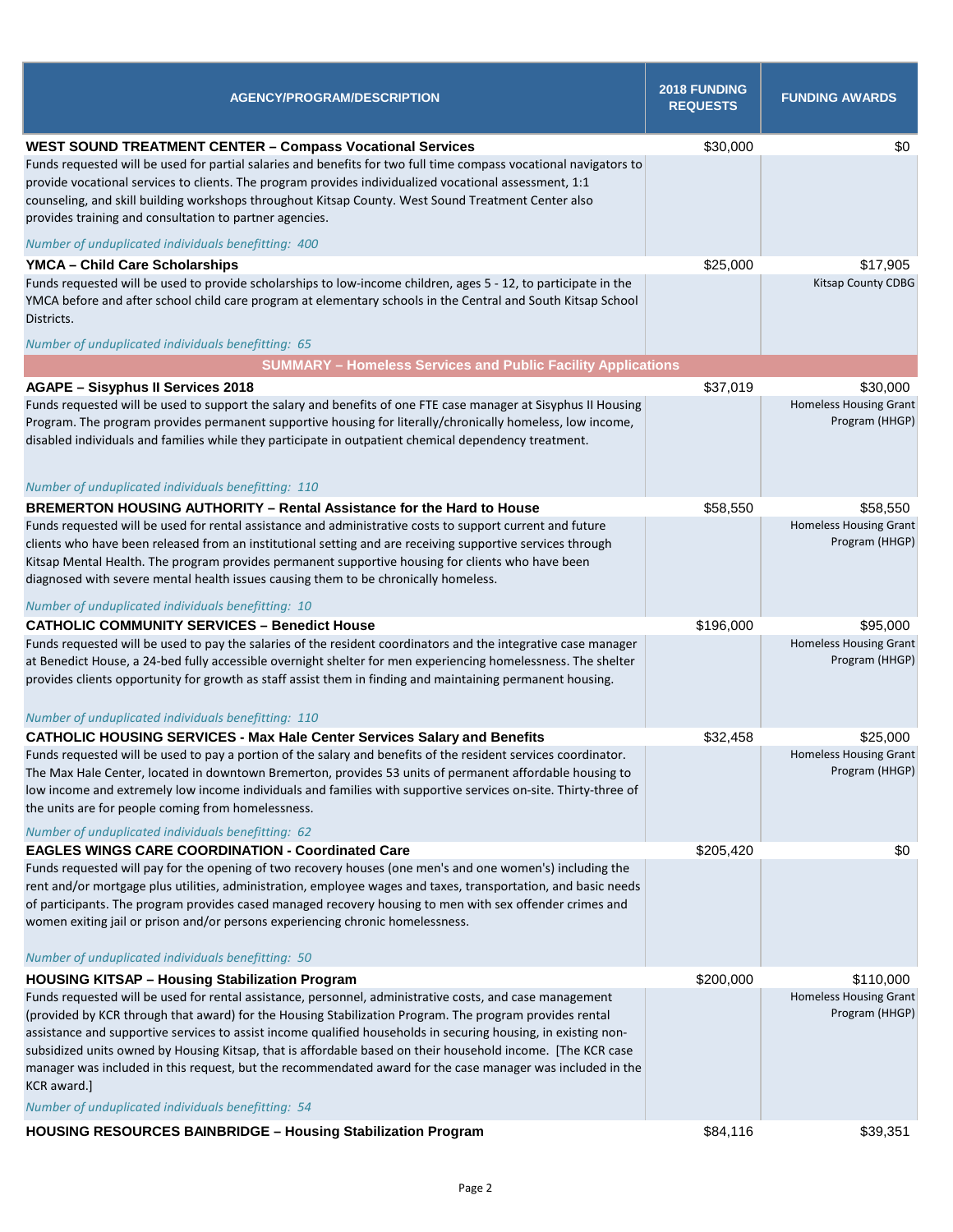| <b>AGENCY/PROGRAM/DESCRIPTION</b>                                                                                                                                                                                                                                                                                                                                                                                                                                                                                                                                                                                                                                                                                                               | 2018 FUNDING<br><b>REQUESTS</b> | <b>FUNDING AWARDS</b>                                                                                            |
|-------------------------------------------------------------------------------------------------------------------------------------------------------------------------------------------------------------------------------------------------------------------------------------------------------------------------------------------------------------------------------------------------------------------------------------------------------------------------------------------------------------------------------------------------------------------------------------------------------------------------------------------------------------------------------------------------------------------------------------------------|---------------------------------|------------------------------------------------------------------------------------------------------------------|
| Funds requested will be used to pay rental assistance and indirect administrative costs. The program provides a<br>rental subsidy to families in HRB housing. Supportive services are provided by KCR case managers (funded<br>through the KCR grant) to qualified clients of HRB, allowing them to remain stably housed while being<br>connected with resources to help improve their situations. [The KCR case manager was included in this request,<br>but the recommendated award for the case manager was included in the KCR award.]<br>Number of unduplicated individuals benefitting: 123                                                                                                                                               |                                 | <b>Homeless Housing Grant</b><br>Program (HHGP)                                                                  |
|                                                                                                                                                                                                                                                                                                                                                                                                                                                                                                                                                                                                                                                                                                                                                 |                                 |                                                                                                                  |
| <b>HOUSING RESOURCES BAINBRIDGE - Permanent Supportive Housing Program</b><br>Funds requested will be used for rental subsidies and administrative funds. The Permanent Supportive Housing<br>Program provides rental subsidy to senior and disabled residents on Bainbridge Island living in Housing<br>Resources Bainbridge's permanent, affordable properties, allowing them to remain in decent and safe housing,<br>along with access to a case manager (provided through the KCR grant). [The KCR case manager was included in<br>this request, but the recommendated award for the case manager was included in the KCR award.]<br>Number of unduplicated individuals benefitting: 14                                                    | \$49,328                        | \$38,293<br><b>Homeless Housing Grant</b><br>Program (HHGP)                                                      |
| KITSAP COMMUNITY RESOURCES (KCR) - Housing and Homeless Services                                                                                                                                                                                                                                                                                                                                                                                                                                                                                                                                                                                                                                                                                | \$175,000                       | \$159,886                                                                                                        |
| Funds requested will be used to support wages and benefits for a case management team of five family<br>development specialists and related supervision, the housing coordinator, and housing receptionist, as well as<br>program support expenses and administrative costs. HHGP funds awarded include the provision of<br>approximately .75 FTE North Kitsap case manager for HRB and NK Fishline clients and for Housing Kitsap<br>Housing Stabilization Program clients. The Program assists individuals and families to access emergency,<br>interim, and permanent housing with supportive services which help clients attain housing stability and live<br>with self-sufficiency.<br>Number of unduplicated individuals benefitting: 760 |                                 | \$109,531 Homeless Housing<br>Grant Program (HHGP);<br>\$50,355 Consolidated<br>Homeless Grant Program<br>(CHGP) |
| <b>KITSAP RESCUE MISSION - Bremerton Shelter</b>                                                                                                                                                                                                                                                                                                                                                                                                                                                                                                                                                                                                                                                                                                | \$50,000                        | \$50,000                                                                                                         |
| Funds requested will be used for partial salaries and benefits of three full-time staff plus a portion of the utility<br>costs of the shelter. The low-barrier overnight shelter located in Bremerton will provide 25 beds to individuals<br>who preregister with the Housing Solutions Center. The shelter will provide showers and clean clothes to sleep<br>in and will segregate families from the general population.<br>Number of unduplicated individuals benefitting: 350                                                                                                                                                                                                                                                               |                                 | <b>Homeless Housing Grant</b><br>Program (HHGP)                                                                  |
| KITSAP RESCUE MISSION - Port Orchard Shelter                                                                                                                                                                                                                                                                                                                                                                                                                                                                                                                                                                                                                                                                                                    | \$95,500                        | \$0                                                                                                              |
| Funds requested will be used for partial salaries and benefits of four full-time staff plus a portion of the utility<br>costs, rent, and maintenance of the shelter and linens and scrubs for the guests. The low-barrier overnight<br>shelter located in Port Orchard will provide 15 beds to individuals who preregister with the Housing Solutions<br>Center. The shelter will provide showers and clean clothes to sleep in and will segregate families from the<br>general population.<br>Number of unduplicated individuals benefitting: 300                                                                                                                                                                                              |                                 |                                                                                                                  |
| <b>KITSAP RESCUE MISSION - Program Services</b>                                                                                                                                                                                                                                                                                                                                                                                                                                                                                                                                                                                                                                                                                                 | \$40,000                        | \$25,000                                                                                                         |
| Funds requested will be used to pay a portion of liability insurance, utilities, and the salaries and benefits of<br>case managers for the Kitsap Rescue Mission Program Services. The Program will provide case management<br>and education connecting clients with resources in the community, individualized preparation for GED or<br>college entrance tests, assisting clients in identifying a career path, and coordinating with other agencies.<br>Number of unduplicated individuals benefitting: 250                                                                                                                                                                                                                                  |                                 | <b>Homeless Housing Grant</b><br>Program (HHGP)                                                                  |
| <b>NORTH KITSAP FISHLINE - Homeless Support Services</b>                                                                                                                                                                                                                                                                                                                                                                                                                                                                                                                                                                                                                                                                                        | \$66,000                        | \$66,000                                                                                                         |
| Funds requested will be used to support the salary of a part-time HomeShare coordinator, legal costs for<br>HomeShare implementation, eviction prevention/gap funding, property owner incentives, and emergency<br>housing-hotel funding for the Homeless Support Services Program. The program provides food, housing, and<br>supportive services to the most vulnerable clients who are without secure housing.<br>Number of unduplicated individuals benefitting: 230                                                                                                                                                                                                                                                                        |                                 | <b>Homeless Housing Grant</b><br>Program (HHGP)                                                                  |
| <b>OLIVE CREST - Independent Living Skills</b>                                                                                                                                                                                                                                                                                                                                                                                                                                                                                                                                                                                                                                                                                                  | \$92,401                        | \$60,000                                                                                                         |
| Funds requested will be used for salary costs for the independent living skills housing specialist, rental<br>assistance, and program costs such as transportation, equipment and supplies. The program reduces<br>homelessness for youth transitioning out of the foster care system through financial and life skills coaching,<br>connection to community resources, being a liaison between youth and landlords, and awarding rental<br>assistance.<br>Number of unduplicated individuals benefitting: 35                                                                                                                                                                                                                                   |                                 | <b>Homeless Housing Grant</b><br>Program (HHGP)                                                                  |
| r age u                                                                                                                                                                                                                                                                                                                                                                                                                                                                                                                                                                                                                                                                                                                                         |                                 |                                                                                                                  |